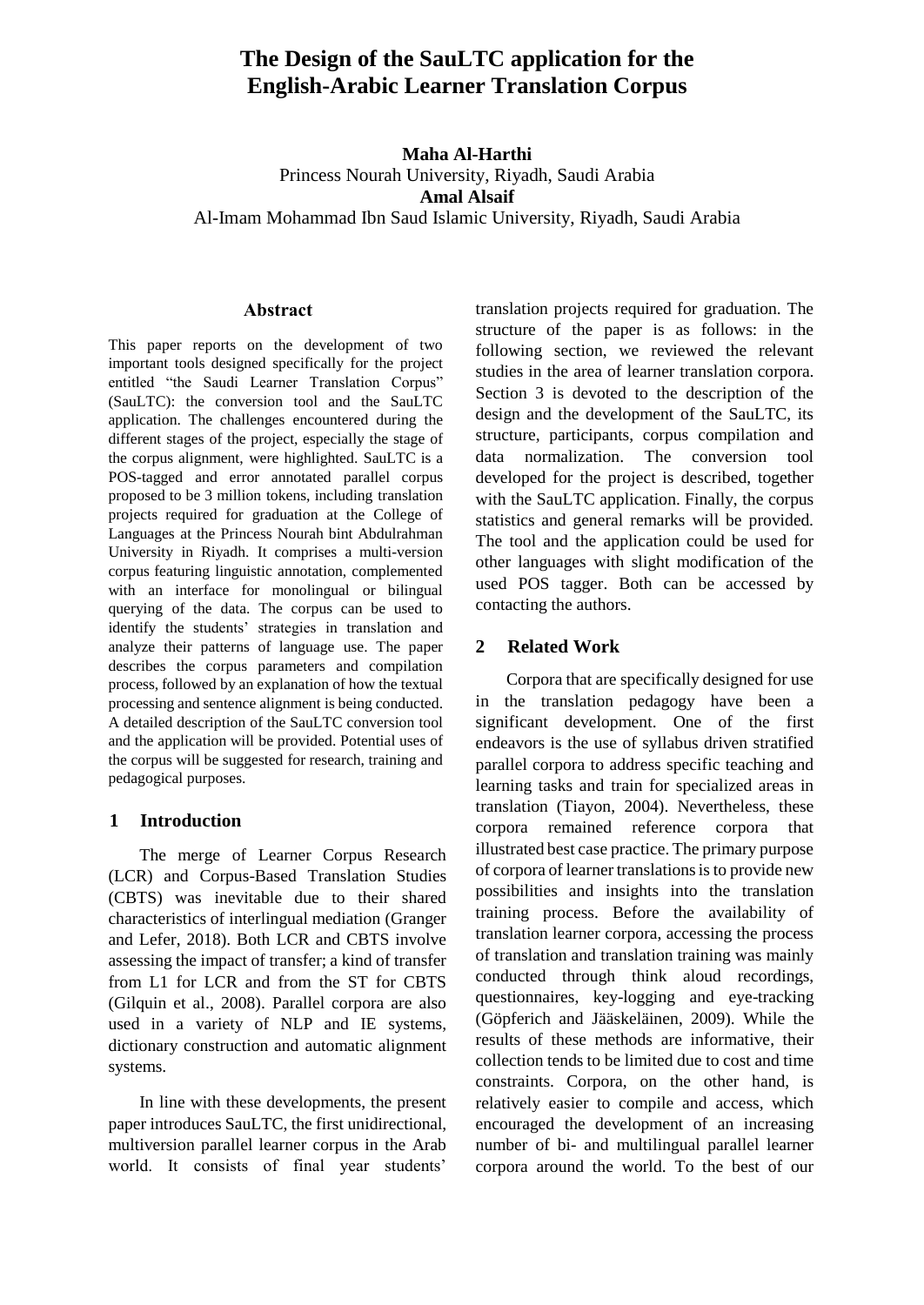knowledge, no English- Arabic leaner translator corpus has been developed so far. However, there are other learner translator language pairs. Historically, we can distinguish two main stages in the development of learner translator corpus research. The first stage comprises early endeavors, which were characterized by being smaller in size and publicly unavailable, while the second stage witnessed more recent projects that are greater in size with their own online interfaces available to the research community at large.

One of the earliest learner translation corpora was compiled in Germany by Robert Spence (1998). Another Learner Translator Corpora are PELCRA (Uzar, 2002) and the student Translation Archive (STA) (Bowker and Bennison, 2003). These early attempts to compile collections of electronically stored learner translations primarily aimed at identifying common problems in learner translations. The Russian Translation Learner Corpus or RuTLC (Sosnina, 2006) is another type that consists of English STs and their translations into Russian as the native language. Like the *PELCRA* corpus, it is also error-tagged, allowing automatic analysis of learner errors. It is used to identify the frequency and distribution of error types in order to detect the most frequent lexical, stylistic and grammatical errors in student translations in order to modify and improve teaching strategies and materials. Finally, Multiple Italian Student Translation Corpus (MISTiC) was developed by Castagnoli (2009) for a corpus-based study on explicitation. Multi-parallel and longitudinal analyses are possible, as there are several translations for each ST and each student contributed more than one translation. Although collecting and analyzing the output of trainee translators can be useful for translation teaching, and research started in the above pioneering projects at the end of the 1990s, these corpora remained exclusive and inaccessible to the wider community of researchers. The corpora also varied in the number of languages they include, the directionality of the translation, and the technologies used.

The second stage was marked by the availability of online learner translator corpora projects such as the ENTRAD project in Spain, MeLLANGE LTC in the UK, RusLTC in Russia, and CorTrad in Brazil. ENTRAD (see Flore´n Serrano and Lore´s Sanz, 2008) is a text-level aligned corpus that can be queried by the metadata such as the translator's age, gender, and mother tongue. Perhaps the most remarkable achievement in translation learner corpus research was the compilation of the MeLLANGE Learner Translator Corpus (LTC), which was completed in 2007 and provides advanced searchable and user-friendly query interfaces that allow the user to perform an extensive search through rich metadata. The query tool also includes errortagging system based on prior linguistic annotation.

The one-to-many concordances are used for comparative observations (Castagnoli et al., 2011). The corpus is compiled of originals of four different text types (journalistic, administrative, legal and technical) and their translations produced by learners as well as professional translators (to provide reference translations for comparison with student versions: the trainees). MeLLANGE represents a valuable source of data for universal analyses about translation trainees' performance, due to its availability online and its relatively big size. Like the MeLLANGE LTC, RusLTC (Kunilovskaya and Kutuzov, 2015) is error-tagged and annotated with various metadata about translators and translation situations. It is a multiple learner translation corpus containing English and Russian source texts together with their translations produced by Russian translation trainees. Similarly, CorTrad (Tagnin et al., 2009) is a multiversion English-Brazilian Portuguese corpus that allows a comparison not only between source texts and translations, but also between the different translations of the same source text.

Recent developments in the field of translation learner corpus research include KOPTE (Corpus Project of Translation Evaluation) (Wurm, 2016), UPF LTC (University of Pompeu Fabra learner translator corpus) (Espunya, 2013), and CELTraC (Czech-English Learner Translation Corpus) (Štěpánková, 2014). However, these corpora are not yet made available online.

Sylviane Granger and her team from the Centre for English Corpus Linguistics of Université Catholique de Louvain proposed a new corpus project initiative entitled Multilingual Student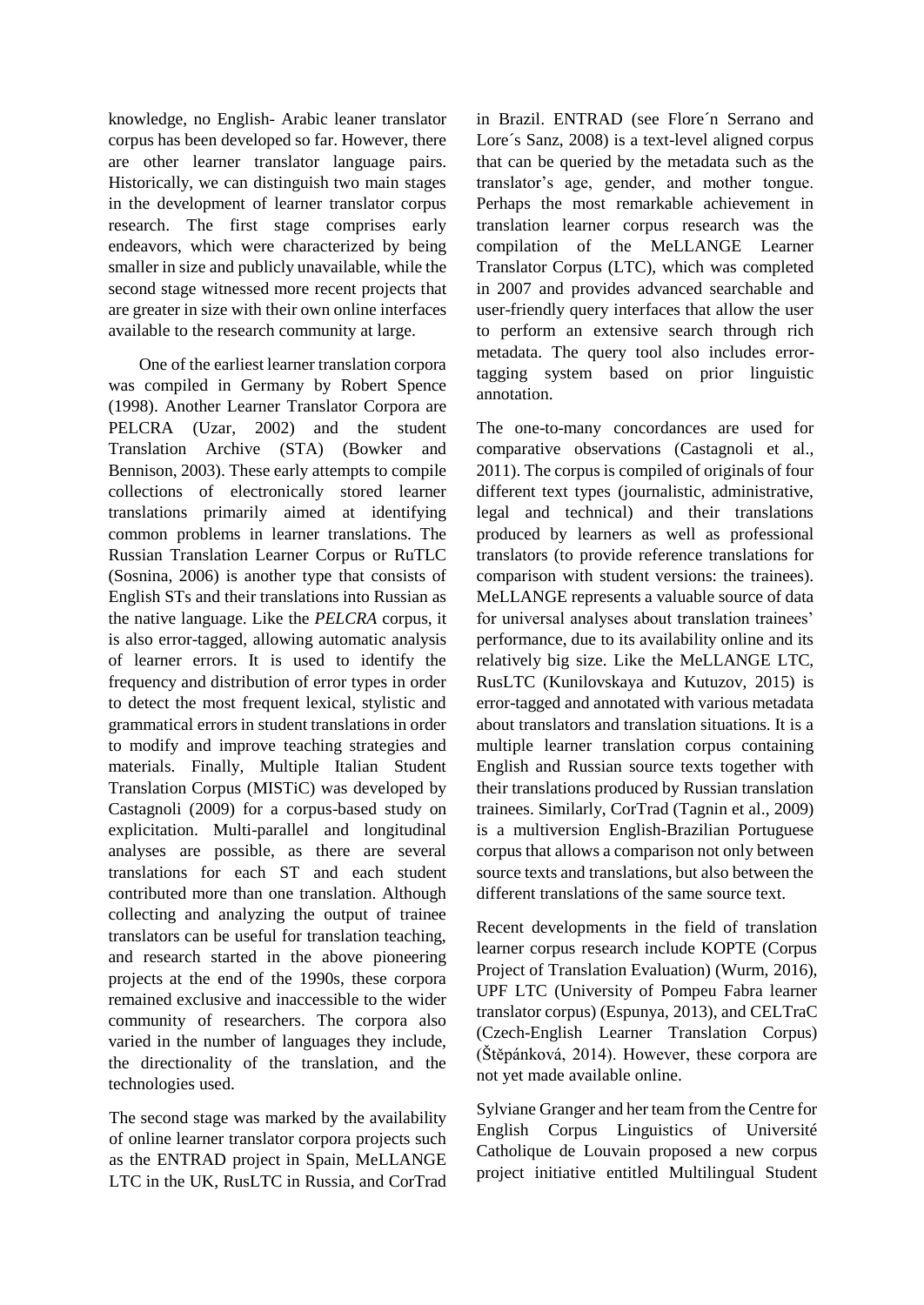Translation (MUST) in 2016. This corpus can be searchable on a web-based interface, Hypal4MUST, an adapted version of the Hypal tool designed by Obrusnik (2014) for the processing of parallel texts.

The above-mentioned corpora differ mainly in terms of the languages involved, the translation direction, and the techniques/technology employed for corpus creation and querying. Most of these corpora, similar to the present corpus, focus on translations into the students' native language in order to investigate translation related phenomena, whereas the corpora that include student output in the foreign language were considered as a tool for foreign language teaching (Uzar and Waliński, 2001). The principal objective of these projects is to identify common problems and errors in student translations in order to improve teaching materials.

# **3 SauLTC**

SauLTC is a promising project that was initiated to keep up with the latest developments in linguistic research and to make use of the piling archive of the PNU students' translation projects. SauLTC is a multi-version corpus organized in three parallel sub-corpora. The first corpus



Figure 1: The alignment directions of the SauLTC files

comprises the English source texts. The second and third corpora include two versions of the translations of one source text: First, the draft translation (Version 1 of TT) is the first attempt of the student to translate the source text on her own. Second, the final translation (Version 2 of TT) is the student's same translation after making the necessary changes based on her instructor's feedback.

Each student's contribution includes a learner profile, the source text, the draft translation and the post-instructor feedback final submission. All this information is described in the searchable corpus metadata, with all translations and metadata being anonymized. The corpus is sentence aligned across all three versions (see Fig.1). Thus, one of the functionalities available in our corpus allows end users to examine what a trainee translator produces on her own (draft translation) and the effect of an expert translator's feedback (final translation submission).

# **3.1 Participants**

The creation and compilation of the SauLTC involved three types of participants. The first and main type of participant are the students who are Arabic native language speakers. Their explicit participation consent is documented on the profile forms in addition to other background information they provided. The second type of participants are the instructors who provided feedback on the students' drafts and later assessed the students' final submission. The third type of participant is the alignment verifiers, qualified translators, who were later enlisted to doublecheck the automatic sentence alignment. Each verifier aligned at least three students' projects which entails the double-checking of nine parallelization.

# **3.2 Corpus Compilation**

Currently, there are 186 student participants, 47 instructor participants, and 17 alignment assistants (see section 3.8). As mentioned above, each student's contribution consists of three Microsoft Word files and a learner profile in a Word template. The leaner profile includes detailed information about English language exposure, together with the student's consent form. The source texts are chapters or booklet extractions from extracted fiction, self-help, biography, history, health, psychology, religion, culture, management or science. The source texts are 6000 words on average. All three documents are collected in one folder under the student's name in addition to the student's profile information. We designed naming convention for this first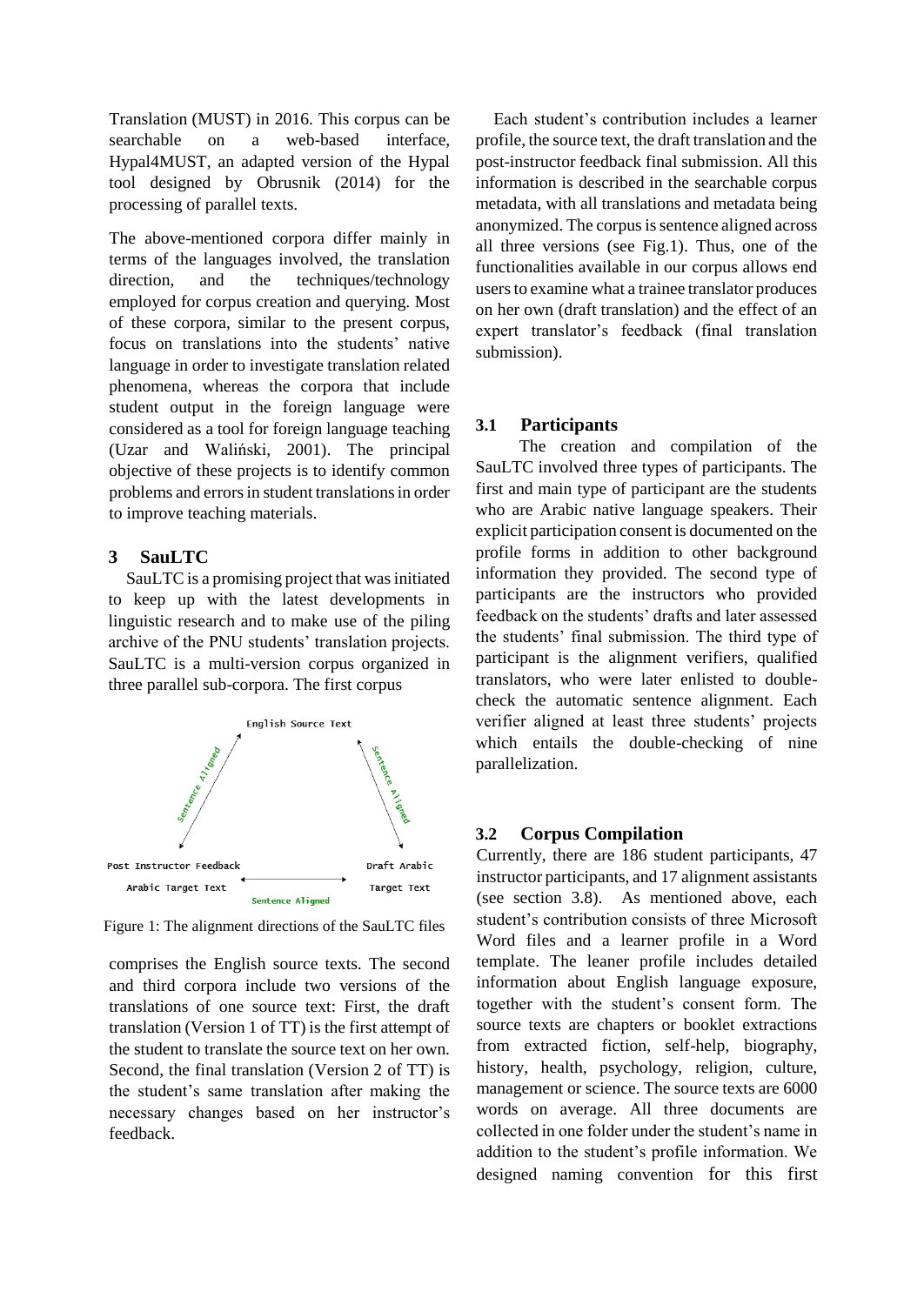version of the corpus as following: each folder is named 'SauLTC\_V1\_Seq-No4digits Year SsmesterNo', for example, SauLTC\_V1\_0008\_2016\_S2; the four Word files in the folder have the same naming that end with one of the following depending on its type (\_source, \_draft, \_final \_metadata). We also separately collected metadata information of supervisors and alignment verifiers that were recruited to manually double-check the automatic sentence alignment in online forms. This information include the educational background, professional experience, the consent and work commitment.

# **3.3 Data Normalization**

Due to the large number of illustrations, tables, diagrams and figures that the source and final translated texts included and the various ways that students used to deal with, all texts require a prior stage of normalization to minimize the challenges



Figure 2: The pipeline process of constructing the SauLTC

that the alignment process may face. Some students excluded these illustrations from their draft target texts and subsequently their final target texts. Others translated and recreated them

-

in the target texts. Since these illustrations and tables as well as the strategies followed by students in dealing with them are an integral part of the translation process, we decided to include them in the searchable database. However, the automatic sentence aligner can only handle running text. tables had to be removed and saved separately in order to be manually aligned.

Due to the large number of student folders, we developed our own tool, SauLTC XML Conversion tool, to extract all these illustrations (See section 3.4). The tool is effective, but it is not able to distinguish automatically in-text illustrations and diagrams from irrelevant paragraph lines, borders and other decorative embellishments. These superfluous additions have to be deleted manually from each student's folder post-extraction. The relevant diagrams and tables are then added to the database automatically to be accessed by the researcher when needed.

# **3.4 SauLTC XML Conversion tool**

One of the main obstacles of the initial automatic processing of the student folders is the diversity of the translation genres and the formatting. This lack of uniformity led us to develop a converter, SauLTC XML Conversion tool. The tool is able to convert any word text file (English or Arabic) into XML standard format with ability of extracting all figures, tables and formatting shapes separately. Figure 3 shows the main screen of the tool where the user should upload the three Word files: source, draft translation, and final translation with the translation learner metadata. Before the XML conversion, the tool recognizes and removes headers, footers and decorating shapes that student may include in their submission. The tool also clean up the text from any extra spaces. Once the conversion process is

complete, the statistical information of the number of paragraphs, sentences, words, unique tokens, tables and images will be shown for all the three files. These statistics could be used to check the quality of the translation and how the student modifies the final version compared to the draft version.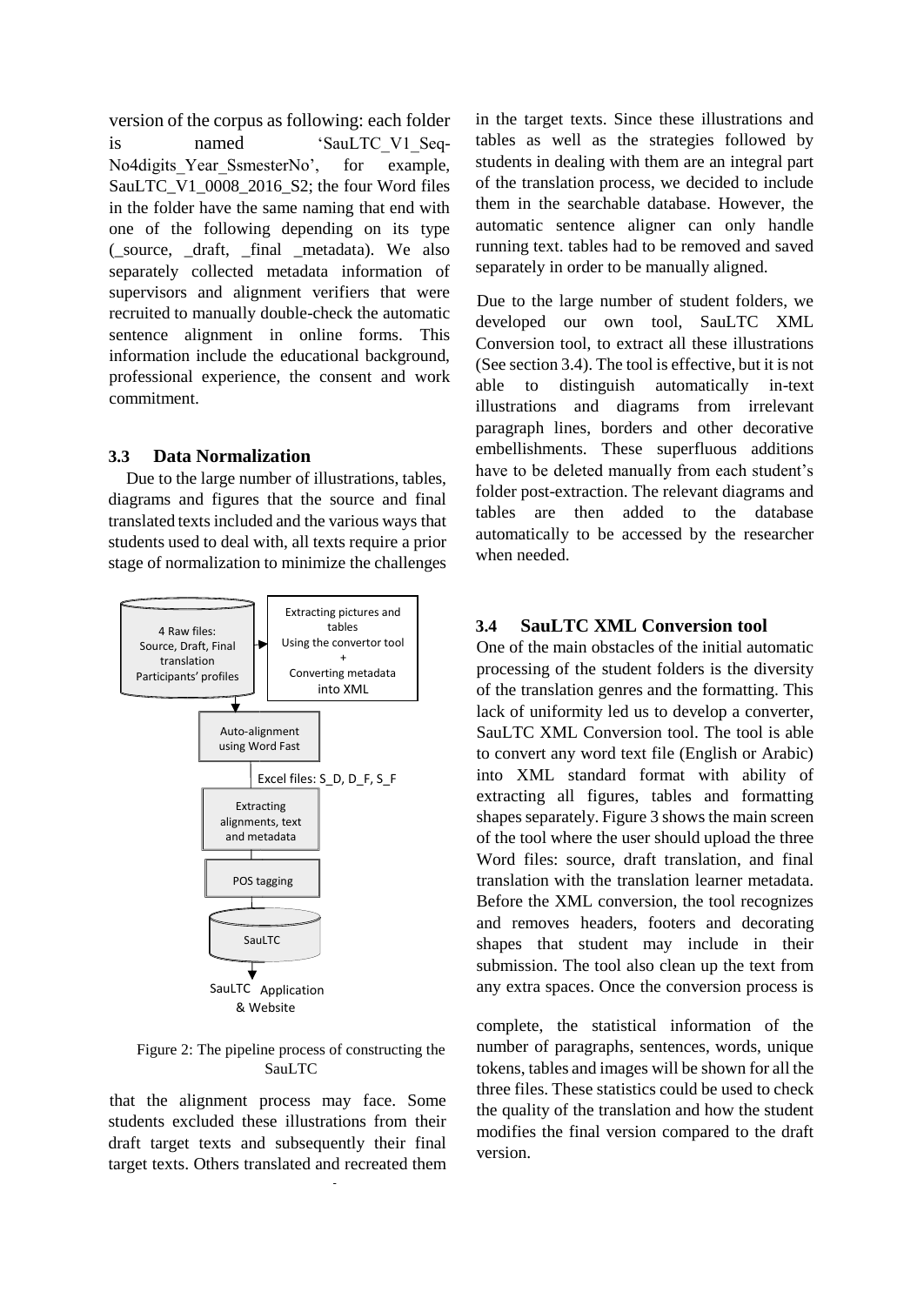The tool also offers browsing and editing facilities on the extracted text and save the new editing into the XML format. The user also can browse the extraction of metadata and modify any field before converting it into XML format. Due to the inconsistency on filling the earlier metadata form manually by the student, for example, the student may remove some fields or add unwanted information, which make the automatic extraction difficult and need a kind or normalization to ensure that the selected fields are correctly filled. The resulted XML and JPEJ files will be transferred into the next process of the corpus manipulation as in Figure 2.

# **3.5 Corpus Parallelization**

The SauLTC is a sentence aligned bilingual corpus. For more efficiency, our alignment process runs in two stages: automatic alignment (English-Arabic and Arabic-Arabic pairs) and manual verification, as in Figure 2. The Autoaligner at WordFast Anywhere was utilized for the automatic parallelization of the source text, draft text, and final submission text. WordFast Anywhere is a free web-based set of translation memory products.

The manual verification of the automated aligned files is all handled by the verifiers who should receive at least three student folders; each has the four Word files (source, draft, final translations and the metadata) and follow the instructions in the SauLTC alignment guidelines. We offer a tutorial video to ensure that each verifier had everything explained in a step-by-step format with online assistance by the corpus team. After they complete their doublechecking and report comments for any unusual dealings, they fill in an online short form indicating an approximation of the number of hours it took and the number of mis-alignments they found. The parallelized three excel sheets (source draft, source final, draft final) are uploaded to the SauLTC team. These excel sheets are then converted into XML files and used to create the online parallel searchable database automatically (See section 3.7 for more details about the tool).



Figure 3: The SauLTC XML Conversion tool main interface

# **3.6 Part of Speech (PoS) Tagging**

To maximize the benefit of using the SauLTC corpus in research, all sentences in the three versions are morphologically tagged using powerful POS automatic taggers for both languages. For the English source texts, the Stanford Automatic Tagger (Toutanova et al., 2003) was used, due to its availability as a powerful open source English tagger. For Arabic, MADAMIRA (Pasha et al., 2014) was used to tag the Arabic texts.

In fact, the two tag sets are not identical which led to a mismatching problem while comparing the word classes in source and target texts in any parallel grammatical investigations. For instance, the user should use the actual POS tags when exploring the corpus in our engine. To overcome this issue, we propose a general tag set to map the two different tag sets: SauLTC General tags. Then, the end user is able to use a specific tag within either the English source files or the Arabic target files using unique tags, while he is able to use the more specific POS tags as well by specifying the language in corresponding files.

The POS tagging is run on sentence level for more accurate tags and this process requires more text processing including tokenization and combining words with corresponding tags. The tags are saved in our database and can be extracted in the XML files using our application and the website.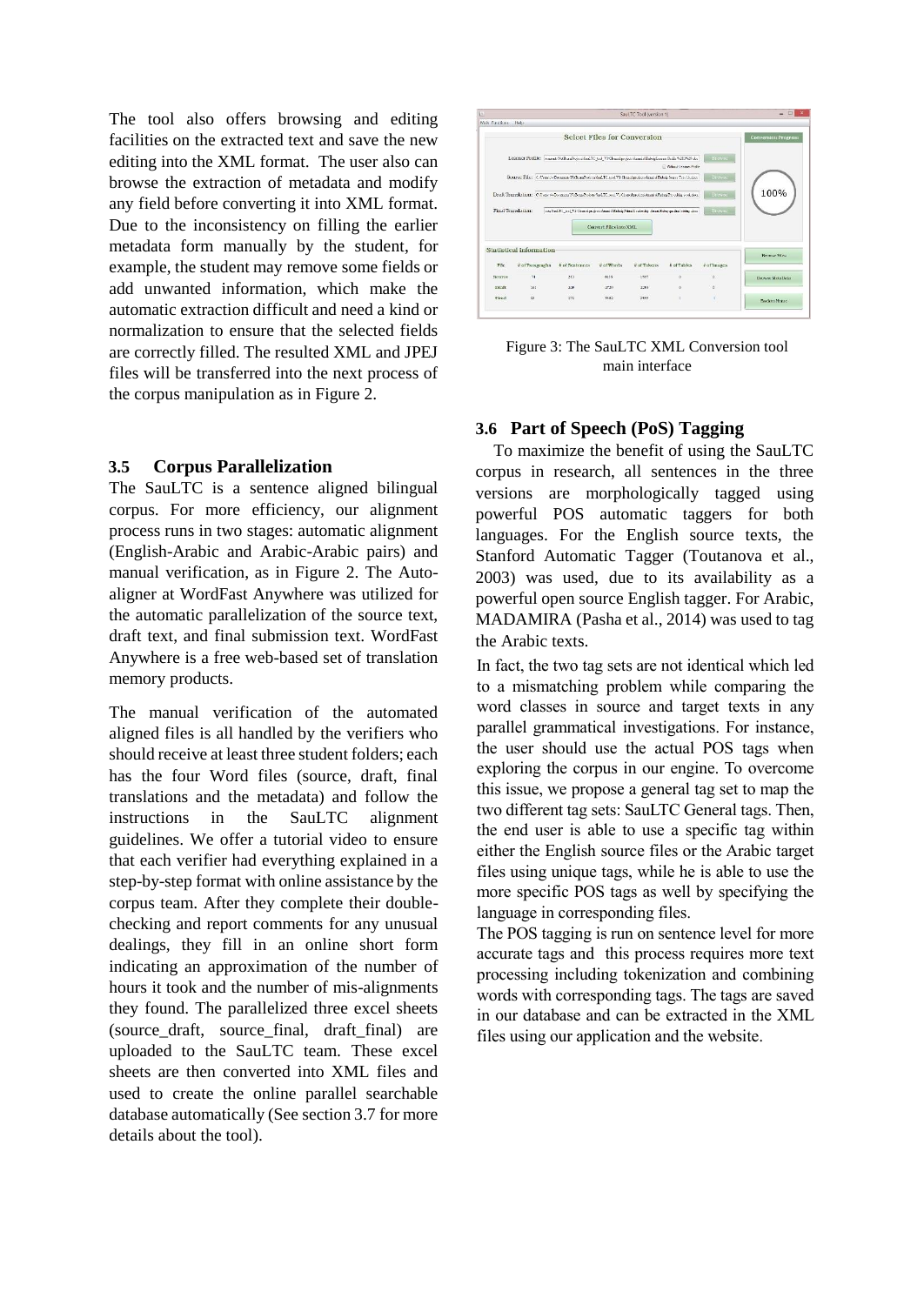

Figure 4: Two samples of the SauLTC desktop application for exploring the corpus and extracting words or phrases.

### **3.7 SauLTC Application**

After completing the parallelization process with the manual verification of each excel alignment file, an automatic extracting desktop Java application has been developed to deal with these files (source draft, source final, and draft\_final). For each alignment file, the application extracts the text of sentences, tokenizes the words, and extracts POS tags (Arabic and English) along with the general POS tag. We designed a comprehensive database to store all information required and to simplify and fasten the searching and corpus extraction processes. The user may only upload the excel files, the application will continue the remaining process automatically.

In the following section, we list the main features of the SauLTC application:

**Importing additional translated files:** This feature is to add more translations into the corpus. The application requests all aligned excel files (source-draft, source-final, draft-final) that are produced by WordFast and verified by the verifiers and the folder that has the images and table files. The user assigns a translation learner name and the verifier name from a predefined list. If the names are not listed, the user should add the new names in the editing participants tab.

The text in all files are extracted into the database and segmented further into words and saved with the automatic POS tag using Stanford for English and MADAMIERA for Arabic automatically. Any other figures and illustrations are also saved in the database.

**Learner interface:** This feature is to add, delete, and edit the learner metadata. Only the user who should be the administrator of the corpus can edit any information of the learner: name, age, demographic information, educational background, translation experience, the use of reference material and so on.

**Supervisor interface:** This feature is to add, delete, and edit supervisor metadata. The user who should be the administrator of the corpus can edit any information of the supervisor: name, educational background, years of experience in teaching translation, and years of experience in supervising translation projects.

**Verifier interface:** This feature is to add, delete, and edit alignment verifier metadata. The user who should be the administrator of the corpus can edit any information of the verifier: name, age, translation experience and educational level.

**Exporting the corpus**: This feature is used to extract the whole corpus or a couple of files that belongs to a specific verifier or learner. The extraction will be in seven XML files: the text tokenized with POS tags and the SauLTC general tags of all the source, draft, and final translation, the metadata of the participants (learner, supervisor, and verifier), source-draft alignment, source-final alignment, draft-final alignment files. All these files share the same naming convention as well as the folder name (i.e.

SauLTC\_V1\_0008\_2016\_S2).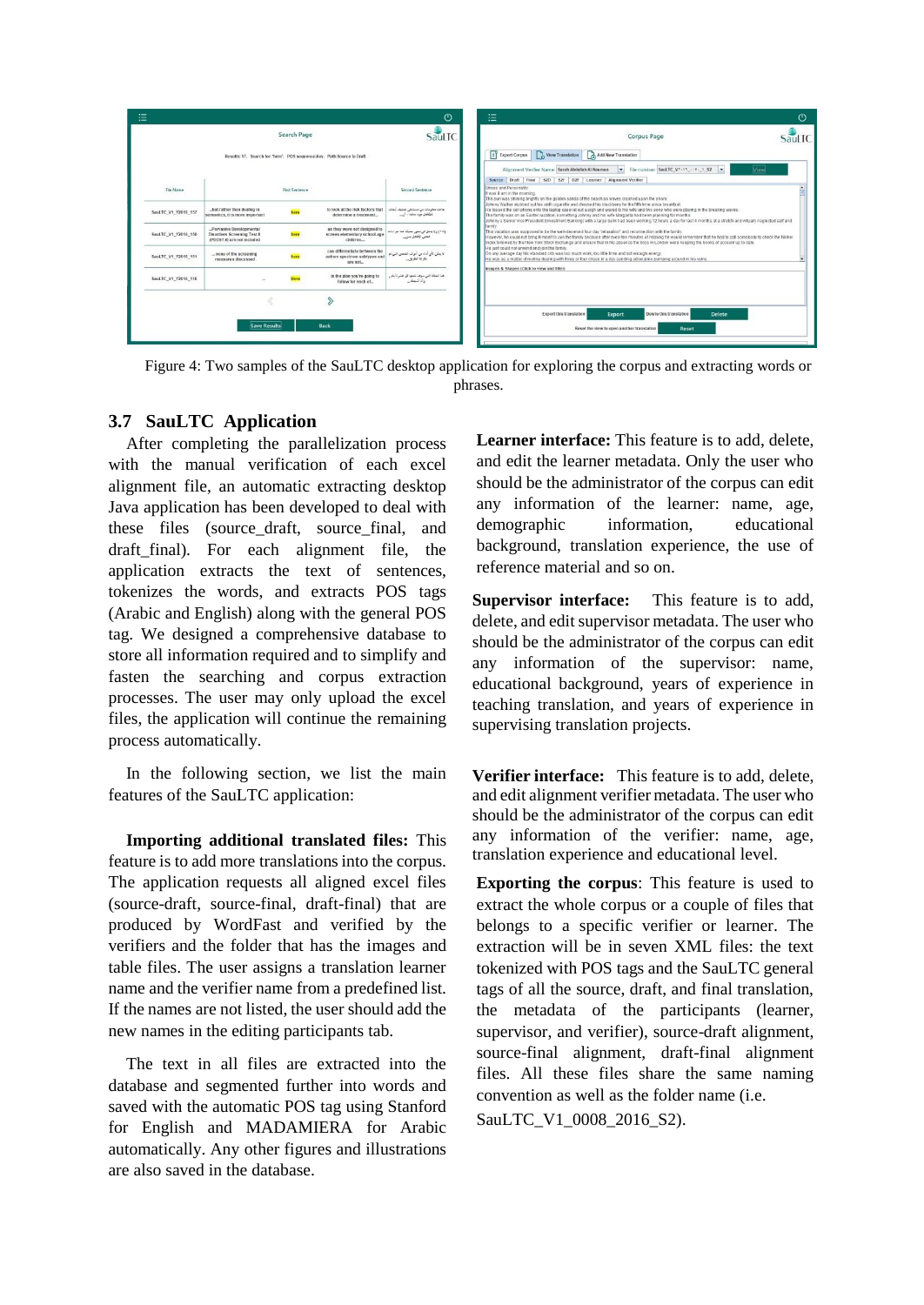**Exploring the corpus**: This is the most powerful feature of our application. The user is able to search according to single or multiple criteria at the same time. First, the user has to select the alignment path (source-draft, draft-final, sourcefinal), and enters a word or a phrase s/he wants to search for. He could specify the POS tags either language specific or the SauLTC tags, in addition to any information from the metadata of the learner, the supervisor and the alignment verifier. Figure 4 presents screenshots of exploring the corpus with all metadata, and how the application process enquires of words or phrases. The user may use regular expressions in the search box along with POS tags. The resulting table could be exported in CVS format for more portability.

| <b>The Basic SauLTC Statistics</b>    | <b>Total</b> |                        |
|---------------------------------------|--------------|------------------------|
| Number of Alignment Verifiers         | 17           |                        |
| Number of Learners                    | 209          |                        |
| Number of Supervisor/Teachers         | 47           |                        |
| The SauLTC corpus - Version 1         |              | Avg per<br>translation |
| <b>Distinct Translation Instances</b> | 115          |                        |
| Total Files (source, draft, final)    | 345          |                        |
| English Sentences in source           | 36,518       | 318                    |
| Arabic Sentences in draft             | 32,196       | 280                    |
| Arabic Sentences in final             | 32,468       | 282                    |
| <b>Total Sentences</b>                | 101,182      | 880                    |
| Number of English Words               | 610,370      | 5,308                  |
| Number of Arabic Words                | 1081,746     | 9,406                  |
| Words in draft                        | 536,177      | 4,662                  |
| Words in final                        | 545,569      | 4,744                  |
| <b>Total Words</b>                    | 1,692,116    | 14,714                 |
| <b>Total Images</b>                   | 1,014        | 9                      |
| The sentence-paralizations            |              |                        |
| Source to Draft Translations          | 30,421       | 265                    |
| Source to Final Translations          | 30,575       | 266                    |
| <b>Draft to Final Translations</b>    | 29,628       | 258                    |

Table 1: The SauLTC Statistics of the first version

### **3.8 Corpus Statistics**

The first version of the SauLTC corpus has 30,421 sentence-parallelization in source\_draft, 30,575 sentence-parallelization in source\_final, and 29,628 sentence-parallelization in draft\_final alignment of only 115 translations in this version.

The total number of tokens is 1,692,116, with an average of 14,714 tokens per file, with all corresponding tags: Stanford tags for English words and MADAMIRA tags for Arabic words, in addition to the general tags for both. The total number of translation students in the whole project is 186 who were under the supervision of 47 instructors. The alignment verification is carried out by at least 17 verifiers, participating in the project.

While we have 36,518 English sentences in source files, the aligned sentences are only 30,421 in source draft alignment, which indicates that there is no one-to-one sentence-parallelization when the students translate the text.

For instance, there are 53 sentences on average in the source file that were merged or deleted when translated into Arabic draft and 52 sentences on average for source\_final alignment.

In terms of words, similarly there is around 645 words in English were omitted when translated into Arabic draft, and around omitted 563 words when verified by the supervisors in the final version. In fact, these findings support the claim that Arabic has a richer semantic lexical system than English does, where one Arabic word may be translated into a phrase or multiple words in English to express the same meaning. In addition, the morphological structure in Arabic allows constructing a complete meaningful sentence in one token such as ( سنتبها/we will write it down). There is no significant difference between the number of sentences and words in draft and final versions, both are Arabic. The learner tended to make fewer changes in the final version, following the supervisor's comments; the sentence average in the final translation was decreased by only 22 sentences compared to the draft version. The verifiers provide any significant remarks and comments during the alignment process to assist the researchers to track the changes in the translations.

### **4 Conclusion**

This paper introduces the first version of the SauLTC, together with some of the tools developed specifically for this corpus: SauLTC XML Conversion tool designed to convert word text files into XML standard format, and SauLTC desktop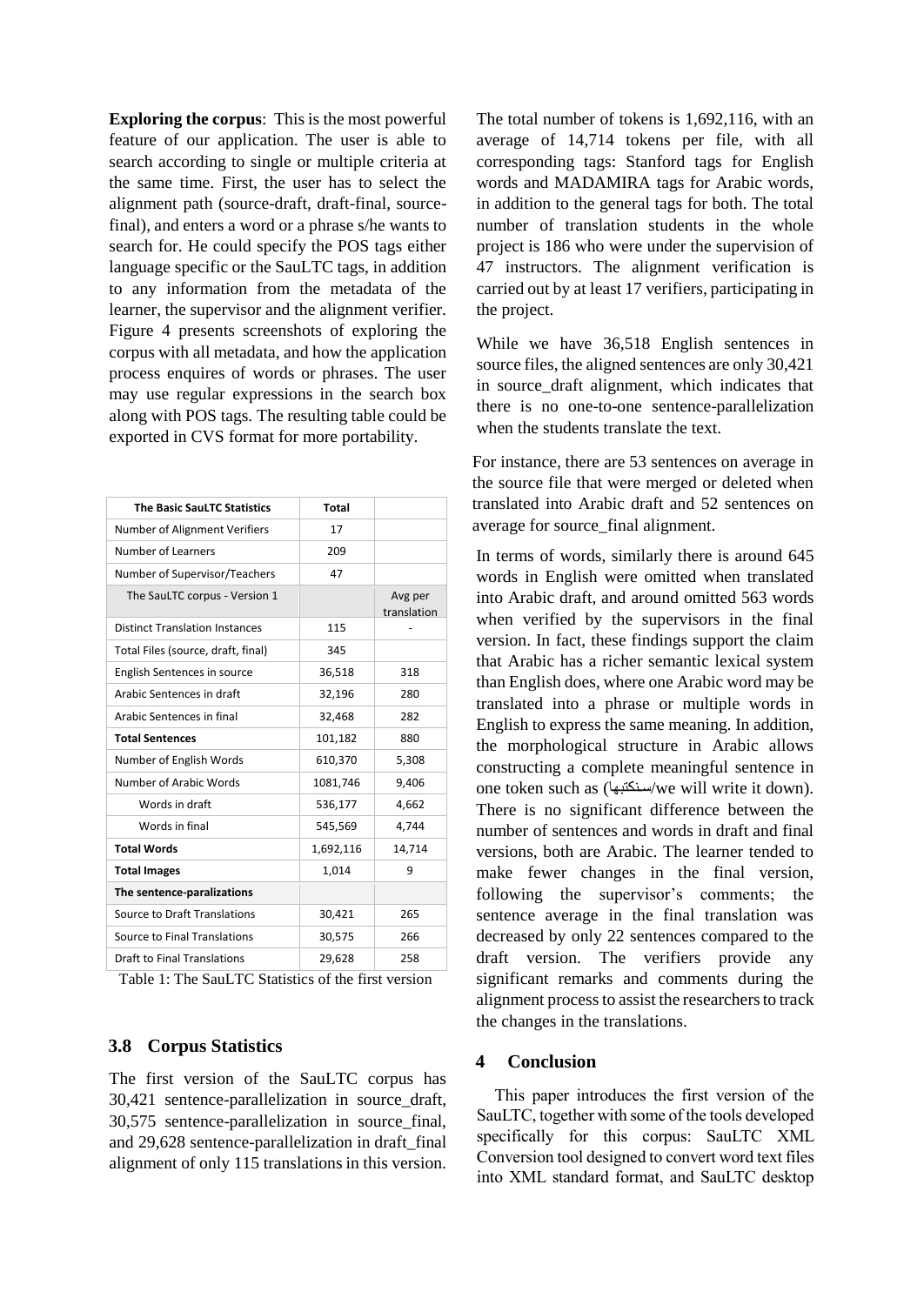application which is an automatic extraction tool developed to deal with the alignment excel sheets with automatic POS tagging. SauLTC represents the first learner translator parallel corpus for an English Arabic language pair. It is also one of the first corpora to provide parallelization of pre-edited and post-edited versions of trainee translations. This paper describes the challenges encountered at some of the compilation stages. The most prominent challenge was in the process of text alignment, due to the huge differences in the punctuation mark systems between the English source texts and their Arabic translations in terms of their segmentations, which in turn made automatic alignment imprecise. The practical solution was to hire assistants to manually verify and double check the alignment of sentences between the three documents of the same text. The launching of a website for the corpus and making it available online will be the following stage in the project. This will provide researchers the opportunity of exploring SauLTC with multiple selections of criteria such as extracting specific words or phrases with optional morphological features in translated texts or parallel texts, tracking the errors, investigating strategies followed by translation learners while translating multi-word units and obtaining some statistics of any searchable component. All the features included in the SauLTC application, in addition to some other features will be available in the website.

The corpus was designed to enable researchers to examine the translation process both quantitatively and qualitatively. It is a valuable resource for automatic processing of bilingual text. Translation instructors and translation students and trainees can utilize the corpus for a more data-driven approach to learning and training. Overall, the potential applications of an English-Arabic learner translation corpus are numerous and valuable for research, training purposes of automatic NLP systems such as machine translation, word alignment systems and dictionary construction.

#### **Acknowledgments**

This paper is part of a project that was funded by the Deanship of Scientific Research at Princess Nourah bint Abdulrahman University. We are grateful to all the participants who helped

throughout the different stages of the project: the students, the instructors and the alignment verifiers. Special thanks goes also to all the research assistants and the team of the project programmers. We are very grateful to the anonymous reviewers for their very insightful comments and suggestions that have greatly improved this paper.

# **References**

- Adam Obrusník. 2014. Hypal: A User-Friendly Tool for Automatic Parallel Text Alignment and Error Tagging. Eleventh International Conference Teaching and Language Corpora, Lancaster, pp. 67-69.
- Andrea Wurm. 2016. Presentation of the KOPTE Corpus and Research Project. [https://www.academia.edu/24012369/Presentation](https://www.academia.edu/24012369/Presentation_of_the_KOPTE_Corpus_and_Research_Project) of the KOPTE Corpus and Research Project.
- Anna Espunya. 2014. The UPF learner translation corpus as a resource for translator training. Language Resources and Evaluation 48(1): 33-43.
- Arfath Pasha, Mohamed Al-Badrashiny, Mona Diab, Ahmed El Kholy, Ramy Eskander, Nizar Habash, Manoj Pooleery, Owen Rambow, and Ryan M. Roth. 2014. MADAMIRA: A Fast, Comprehensive Tool for Morphological Analysis and Disambiguation of Arabic. Proceedings of the 9th Language Resources and Evaluation Conference (LREC'14): 1094-1101
- Charles Tiayon. 2004. "Corpora in translation teaching and learning". Language Matters, 35 (1): 119-132.
- Ekaterina Sosnina. 2006. Development and application of Russian translation learner corpus. In *Proceedings of corpus linguistics*—*2006, St. Petersburg, Russia:* 365–373.
- Gaëtanelle Gilquin, Szilvia Papp, and María B. Díez-Bedmar (eds.). 2008. Linking up Contrastive and Learner Corpus Research. Amsterdam/Atlanta: Rodopi.
- Kelly Washbourne. 2015. Learning to Fail: Unsuccessful Translations as Pedagogical Resource. Current Trends in Translation Teaching and Learning E, 2: 285–320.
- Kirsten Malmkjær. 2017. The Routledge Handbook of Translation Studies and Linguistics. Abingdon & New York: Routledge.
- Kristina Toutanova, Dan Klein, Christopher D. Manning, and Yoram Singer. 2003. Feature-Rich Part-of-Speech Tagging with a Cyclic Dependency